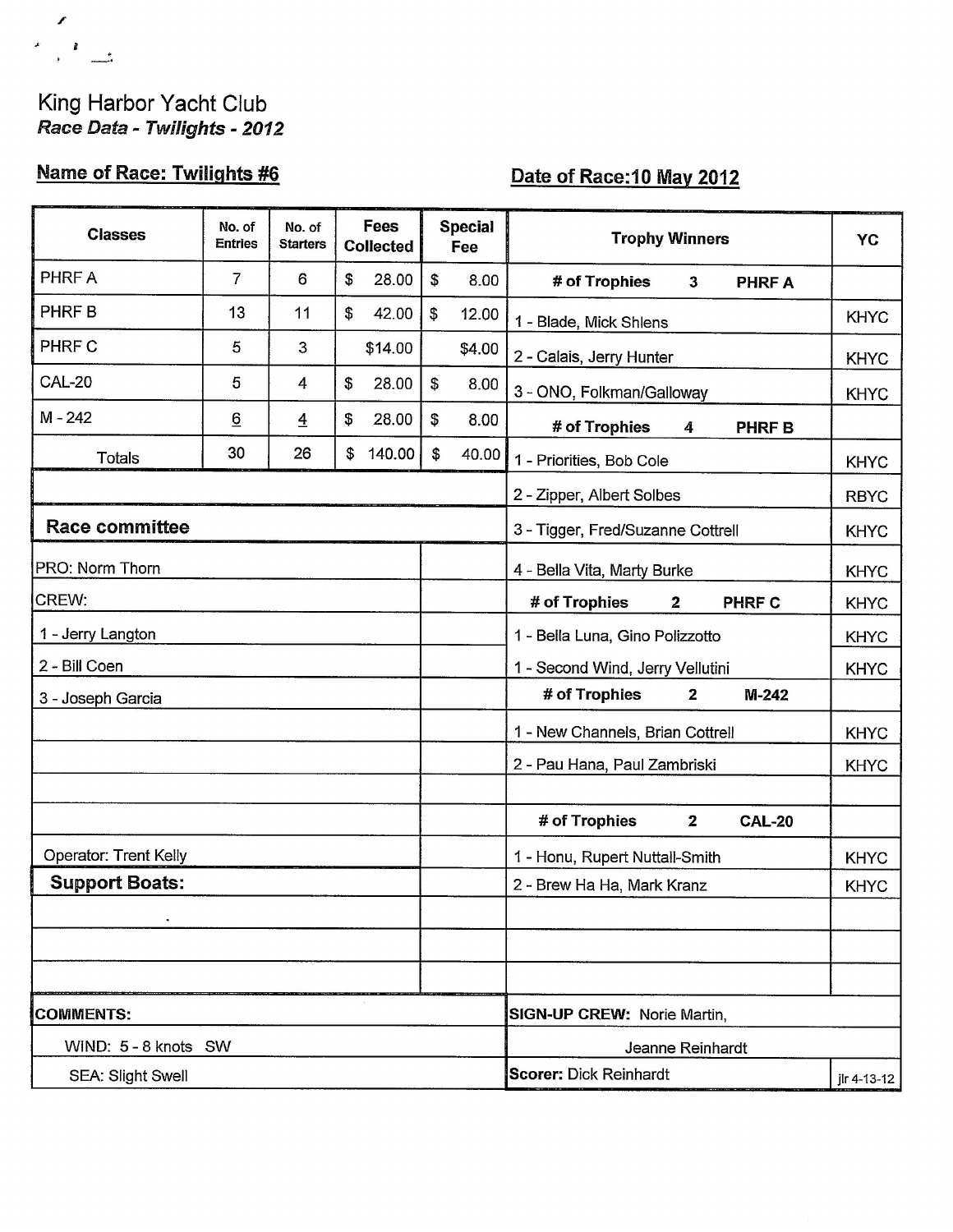### **2012 Twilights at KHYC #6 (Revised for correct start times)**

#### **King Harbor YC**

Race Date: 10 May 201

Wind Speed: 5-8 knots

PRO: Norm Thorn

|               | Div<br><b>Rank</b>                           | <b>Boat Name</b>        | Sail No.                   | <b>Rating</b> | Finish<br><b>Time</b> | <b>Elapsed</b><br><b>Time</b> | Corrected<br><b>Time</b> | Owner / Skipper               | <b>Boat Type</b> |
|---------------|----------------------------------------------|-------------------------|----------------------------|---------------|-----------------------|-------------------------------|--------------------------|-------------------------------|------------------|
| <b>PHRF-A</b> | Time on Time /<br><b>Start Time 18:49:00</b> |                         |                            |               |                       |                               |                          |                               |                  |
|               | 1                                            | Blade *                 | 103                        | 27            | 19:31:22              | 00:42:22                      | 00:47:44                 | Mick Shlens                   | Melges 30        |
|               | $\overline{2}$                               | Calais                  | 46575                      | 75            | 19:37:23              | 00:48:23                      | 00:50:19                 | Jerry Hunter                  | Dencho 33        |
|               | 3                                            | <b>ONO</b>              | 32551                      | 48            | 19:36:13              | 00:47:13                      | 00:51:19                 | Mark Folkman/ Mike Galloway   | Olson 40         |
|               | 4                                            | JATO *                  | 7311                       | 33            | 19:35:11              | 00:46:11                      | 00:51:29                 | Bill Webster/ Mike Moorhead   | J 111            |
|               | 5                                            | Gimme Shelter           | 7800                       | 54            | 19:38:22              | 00:49:22                      | 00:53:08                 | Vitta Jackson                 | Martin 243       |
|               | 6                                            | Dark & Stormy           | 129                        | 36            | 19:37:49              | 00:48:49                      | 00:54:09                 | Alicia Minana                 | Henderson 30     |
| <b>PHRF-B</b> |                                              | Time on Time /          | <b>Start Time 18:39:00</b> |               |                       |                               |                          |                               |                  |
|               | 1                                            | Priorities <sup>*</sup> | 87309                      | 96            | 19:31:10              | 00:52:10                      | 00:52:29                 | Bob Cole                      | Olson 30         |
|               | $\overline{2}$                               | Tigger *                | 42757                      | 84            | 19:30:35              | 00:51:35                      | 00:52:53                 | Suzanne Cottrell              | J 33             |
|               | 3                                            | Zipper                  | 57878                      | 138           | 19:35:58              | 00:56:58                      | 00:53:49                 | Albert Solbes                 | <b>SC 27</b>     |
|               | $\overline{4}$                               | Bella Vita              | 56136                      | 81            | 19:33:43              | 00:54:43                      | 00:56:22                 | Marty Burke                   | Beneteau 36-7    |
|               | 5                                            | Kindred Spirit          | 173                        | 90            | 19:35:43              | 00:56:43                      | 00:57:36                 | Glenn Griley                  |                  |
|               | 6                                            | <b>Flying Dutchman</b>  | 87027                      | 87            | 19:38:37              | 00:59:37                      | 01:00:50                 | Jason Herring                 | Hobi 37          |
|               | 7                                            | Velocriptor             | 46470                      | 138           | 19:43:44              | 01:04:44                      | 01:01:09                 | Wilfred Poiesz                | $B-25$           |
|               | 8                                            | Midnight Run            | 56782                      | 150           | 19:46:00              | 01:07:00                      | 01:02:13                 | John Dean                     | Catalin 320      |
|               | 9                                            | Nitro                   | 97626                      | 84            | 19:40:02              | 01:01:02                      | 01:02:34                 | John Messenger/ Al Castillion | J33              |
|               | 10                                           | No Way !! *             | 28124                      | 138           | 19:45:25              | 01:06:25                      | 01:02:45                 | Don Souther                   | $B-25$           |
|               | 11                                           | Ellis Island II *       | 1172                       | 150           | 19:46:44              | 01:07:44                      | 01:02:54                 | Cacey Schilling               | Catalina 34      |
| PHRF-C        |                                              | Time on Time /          | Start Time 18:44:00        |               |                       |                               |                          |                               |                  |
|               |                                              | Bella Luna              | 47595                      | 180           | 19:35:43              | 00:51:43                      | 00:46:03                 | Gino Polizzotto               |                  |